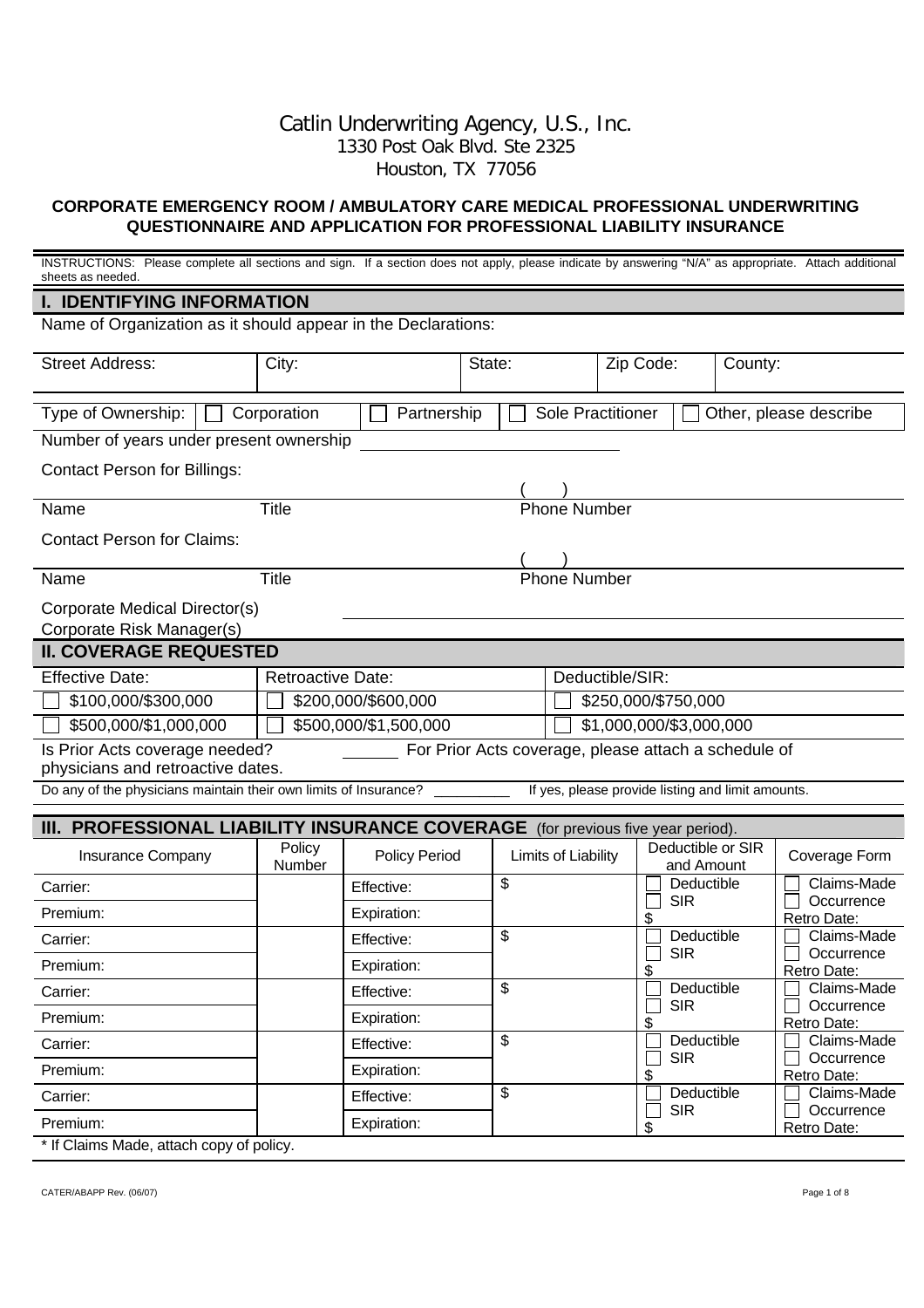| Has any company refused coverage, cancelled, or refused to renew any insurance?<br>If "Yes," please explain:                                                                                                                                                   | Yes | . No |
|----------------------------------------------------------------------------------------------------------------------------------------------------------------------------------------------------------------------------------------------------------------|-----|------|
|                                                                                                                                                                                                                                                                |     |      |
|                                                                                                                                                                                                                                                                |     |      |
| In the last ten years, have any claims or suits for any alleged malpractice ever been brought against the<br>group, any of its employed or contracted physicians or paraprofessionals (whether or not affiliated with<br>the group at the time of claim/suit)? | Yes | No.  |
| In the last ten years, have any incidents occurred involving the group, any of its employed or contracted<br>physicians or paraprofessionals (whether or not affiliated with the group at the time of incident), that<br>could lead to a suit or claim?        | Yes | No.  |
| If "Yes," to either of the two preceding questions, please complete the following - include all items reported to other carriers.                                                                                                                              |     |      |

| CLAIMS HISTORY - Please complete a claim supplement for each claim. |                         |                           |                           |                                      |                            |                                |
|---------------------------------------------------------------------|-------------------------|---------------------------|---------------------------|--------------------------------------|----------------------------|--------------------------------|
| Physician's Name                                                    | Location<br>City, State | <b>Type</b>               | <b>Status</b>             | Allegation                           | Amounts<br>Paid to<br>Date | Amounts<br>Reserved<br>to Date |
| 1.                                                                  |                         | Claim<br>Incident<br>Suit | Closed<br>Open<br>Pending |                                      | Expense:<br>Indemnity:     | Expense:<br>Indemnity:         |
| Insurance Carrier:                                                  |                         |                           |                           | Date of Treatment:<br>Date of Claim: |                            |                                |
| $\overline{2}$ .                                                    |                         | Claim<br>Incident<br>Suit | Closed<br>Open<br>Pending |                                      | Expense:<br>Indemnity:     | Expense:<br>Indemnity:         |
| Insurance Carrier:                                                  |                         |                           |                           | Date of Treatment:<br>Date of Claim: |                            |                                |
| 3.                                                                  |                         | Claim<br>Incident<br>Suit | Closed<br>Open<br>Pending |                                      | Expense:<br>Indemnity:     | Expense:<br>Indemnity:         |
| Insurance Carrier:                                                  |                         |                           |                           | Date of Treatment:<br>Date of Claim: |                            |                                |
| 4.                                                                  |                         | Claim<br>Incident<br>Suit | Closed<br>Open<br>Pending |                                      | Expense:<br>Indemnity:     | Expense:<br>Indemnity:         |
| Insurance Carrier:                                                  |                         |                           |                           | Date of Treatment:<br>Date of Claim: |                            |                                |
| 5.                                                                  |                         | Claim<br>Incident<br>Suit | Closed<br>Open<br>Pending |                                      | Expense:<br>Indemnity:     | Expense:<br>Indemnity:         |
| Insurance Carrier:                                                  |                         |                           |                           | Date of Treatment:<br>Date of Claim: |                            |                                |
| 6.                                                                  |                         | Claim<br>Incident<br>Suit | Closed<br>Open<br>Pending |                                      | Expense:<br>Indemnity:     | Expense:<br>Indemnity:         |
| Insurance Carrier:                                                  |                         |                           |                           | Date of Treatment:<br>Date of Claim: |                            |                                |
| 7.                                                                  |                         | Claim<br>Incident<br>Suit | Closed<br>Open<br>Pending |                                      | Expense:<br>Indemnity:     | Expense:<br>Indemnity:         |
| Insurance Carrier:                                                  |                         |                           |                           | Date of Treatment:<br>Date of Claim: |                            |                                |
| 8.                                                                  |                         | Claim<br>Incident<br>Suit | Closed<br>Open<br>Pending | Date of Treatment:                   | Expense:<br>Indemnity:     | Expense:<br>Indemnity:         |
| Insurance Carrier:                                                  |                         |                           |                           | Date of Claim:                       |                            |                                |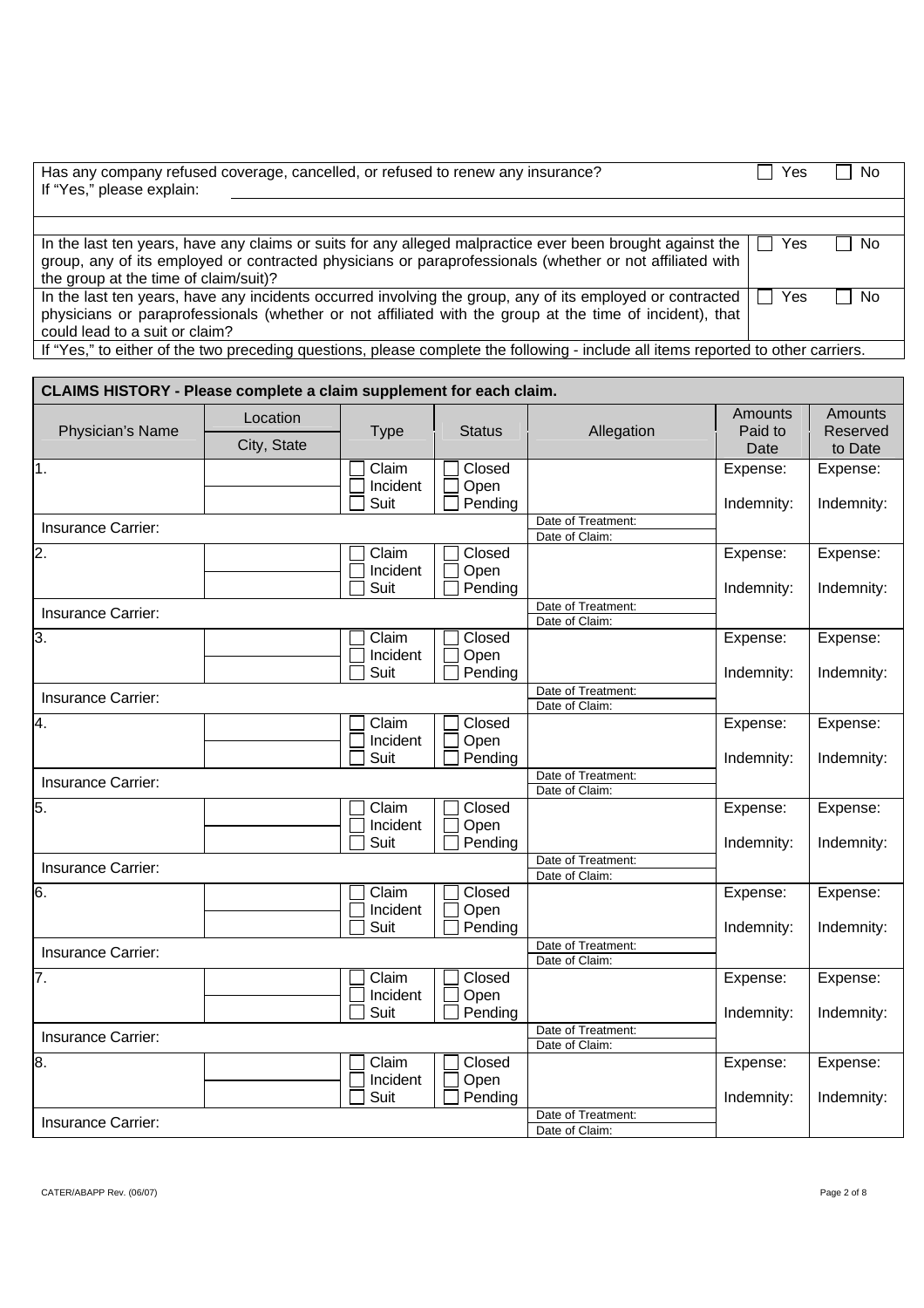# **IV. ORGANIZATIONAL LOCATIONS**

## **CURRENT YEAR: 20\_\_**

|                                 |                               | Names and addresses of ALL locations, whether to be insured by Catlin Underwriting Agency U.S., Inc. or not |                         |                              |                                          |                                |                                      |                                             |
|---------------------------------|-------------------------------|-------------------------------------------------------------------------------------------------------------|-------------------------|------------------------------|------------------------------------------|--------------------------------|--------------------------------------|---------------------------------------------|
|                                 | Location:<br>Name of Hospital | Annual Number of<br>ED visits<br>Annual Number of                                                           | Number ED<br>Hours/Year | Free-<br>Standing<br>Clinic? | Number<br>Clinic<br>Visits/Year          | Number<br>Clinic<br>Hours/Year | Other Types<br>of<br>Organizational  | Location to be<br>covered? /<br>Retroactive |
|                                 | Street, City, State           | <b>Fast Track Visits</b>                                                                                    |                         |                              |                                          |                                | Services                             | Date                                        |
| $\overline{1}$ .                |                               |                                                                                                             |                         | Yes                          |                                          |                                |                                      | Yes<br>No                                   |
|                                 |                               |                                                                                                             |                         | <b>No</b>                    |                                          |                                |                                      | Retro:                                      |
| 2.                              |                               |                                                                                                             |                         |                              |                                          |                                |                                      | Yes                                         |
|                                 |                               |                                                                                                             |                         | Yes                          |                                          |                                |                                      | No                                          |
|                                 |                               |                                                                                                             |                         | No                           |                                          |                                |                                      | Retro:                                      |
| $\overline{3}$ .                |                               |                                                                                                             |                         | Yes                          |                                          |                                |                                      | Yes                                         |
|                                 |                               |                                                                                                             |                         | No                           |                                          |                                |                                      | No                                          |
|                                 |                               |                                                                                                             |                         |                              |                                          |                                |                                      | Retro:                                      |
| 4.                              |                               |                                                                                                             |                         | Yes                          |                                          |                                |                                      | Yes                                         |
|                                 |                               |                                                                                                             |                         | No                           |                                          |                                |                                      | No<br>Retro:                                |
| 5.                              |                               |                                                                                                             |                         |                              |                                          |                                |                                      | Yes                                         |
|                                 |                               |                                                                                                             |                         | Yes                          |                                          |                                |                                      | No                                          |
|                                 |                               |                                                                                                             |                         | No                           |                                          |                                |                                      | Retro:                                      |
| 6.                              |                               |                                                                                                             |                         |                              |                                          |                                |                                      | Yes                                         |
|                                 |                               |                                                                                                             |                         | Yes<br>No                    |                                          |                                |                                      | No                                          |
|                                 |                               |                                                                                                             |                         |                              |                                          |                                |                                      | Retro:                                      |
| $\overline{7}$ .                |                               |                                                                                                             |                         | Yes                          |                                          |                                |                                      | Yes                                         |
|                                 |                               |                                                                                                             |                         | No                           |                                          |                                |                                      | No                                          |
| 8.                              |                               |                                                                                                             |                         |                              |                                          |                                |                                      | Retro:                                      |
|                                 |                               |                                                                                                             |                         | Yes                          |                                          |                                |                                      | Yes<br>No                                   |
|                                 |                               |                                                                                                             |                         | No                           |                                          |                                |                                      | Retro:                                      |
| 9.                              |                               |                                                                                                             |                         |                              |                                          |                                |                                      | Yes                                         |
|                                 |                               |                                                                                                             |                         | Yes                          |                                          |                                |                                      | No                                          |
|                                 |                               |                                                                                                             |                         | No                           |                                          |                                |                                      | Retro:                                      |
| 10.                             |                               |                                                                                                             |                         | Yes                          |                                          |                                |                                      | Yes                                         |
|                                 |                               |                                                                                                             |                         | No                           |                                          |                                |                                      | <b>No</b>                                   |
|                                 |                               |                                                                                                             |                         |                              |                                          |                                |                                      | Retro:                                      |
| 11.                             |                               |                                                                                                             |                         | Yes                          |                                          |                                |                                      | Yes                                         |
|                                 |                               |                                                                                                             |                         | No                           |                                          |                                |                                      | No                                          |
| 12.                             |                               |                                                                                                             |                         |                              |                                          |                                |                                      | Retro:                                      |
|                                 |                               |                                                                                                             |                         | $\hfill\Box$<br>Yes          |                                          |                                |                                      | Yes<br>No                                   |
|                                 |                               |                                                                                                             |                         | No                           |                                          |                                |                                      | Retro:                                      |
|                                 |                               |                                                                                                             |                         |                              |                                          |                                | $\Box$ Yes                           | No<br>$\blacksquare$                        |
| If "Yes," please attach a list. |                               | Are any of the group's physicians medical directors of any EMS or other organization?                       |                         |                              |                                          |                                |                                      |                                             |
|                                 |                               | Is the adding of additional sites contemplated during the coming year?                                      |                         |                              |                                          |                                | Yes                                  | No                                          |
| If "Yes," please describe:      |                               |                                                                                                             |                         |                              |                                          |                                |                                      |                                             |
|                                 |                               |                                                                                                             |                         |                              |                                          |                                |                                      |                                             |
|                                 |                               | Please provide the following information for the past five years:                                           |                         |                              |                                          |                                |                                      |                                             |
| <b>Fiscal Year</b>              |                               | <b>Total Number of ER Visits</b>                                                                            |                         |                              | <b>Total Number of Fast Track Visits</b> |                                | <b>Total Number of Clinic Visits</b> |                                             |
| 20                              |                               |                                                                                                             |                         |                              |                                          |                                |                                      |                                             |
| 20                              |                               |                                                                                                             |                         |                              |                                          |                                |                                      |                                             |
| 20                              |                               |                                                                                                             |                         |                              |                                          |                                |                                      |                                             |

20\_\_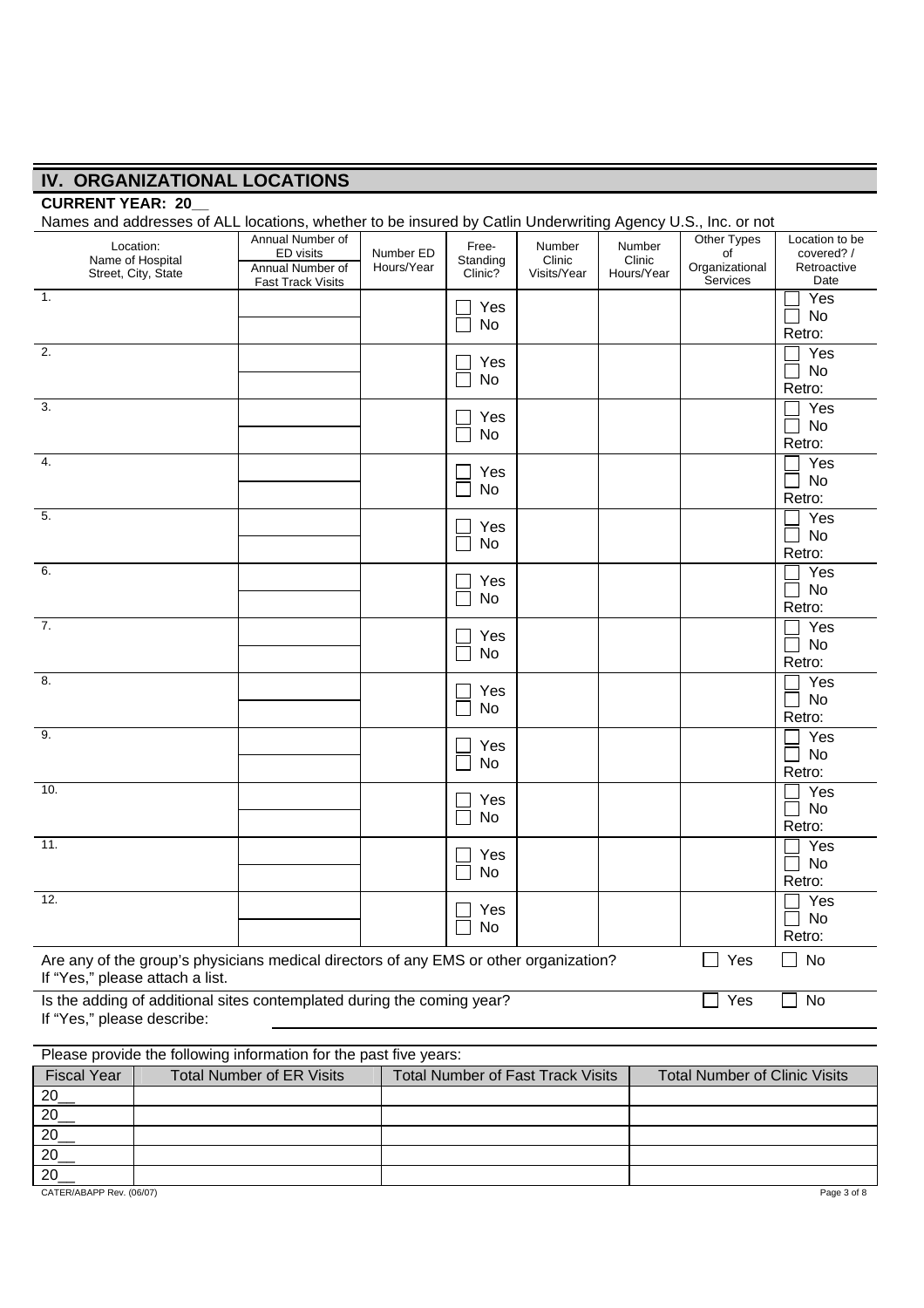|    | V. MEDICAL INDEPENDENT EMPLOYED/CONTRACTED PROFESSIONALS                                     |                                                              |                        |                  |                          |
|----|----------------------------------------------------------------------------------------------|--------------------------------------------------------------|------------------------|------------------|--------------------------|
|    | Category                                                                                     |                                                              |                        |                  |                          |
| a. | <b>MEDICAL SPECIALTY</b>                                                                     |                                                              | NUMBER EMPLOYED        |                  | <b>NUMBER CONTRACTED</b> |
|    |                                                                                              | <b>Full Time</b>                                             | Part Time              | <b>Full Time</b> | Part Time                |
|    | <b>CRNA</b>                                                                                  |                                                              |                        |                  |                          |
|    | Registered Nurses / LPN                                                                      |                                                              |                        |                  |                          |
|    | <b>Registered Nurse Practitioner</b>                                                         |                                                              |                        |                  |                          |
|    | <b>Physician Assistants</b>                                                                  |                                                              |                        |                  |                          |
|    | Physicians:                                                                                  |                                                              |                        |                  |                          |
|    | - Anesthesiology                                                                             |                                                              |                        |                  |                          |
|    | - Family Practice                                                                            |                                                              |                        |                  |                          |
|    | - Emergency Medicine                                                                         |                                                              |                        |                  |                          |
|    | - Internal Medicine                                                                          |                                                              |                        |                  |                          |
|    | - Pathology                                                                                  |                                                              |                        |                  |                          |
|    | - Pediatrics                                                                                 |                                                              |                        |                  |                          |
|    | - Psychiatry                                                                                 |                                                              |                        |                  |                          |
|    | - Radiology                                                                                  |                                                              |                        |                  |                          |
|    | Others (list type)                                                                           |                                                              |                        |                  |                          |
|    |                                                                                              |                                                              |                        |                  |                          |
|    | <b>SURGICAL SPECIALTY</b>                                                                    |                                                              | <b>NUMBER EMPLOYED</b> |                  | <b>NUMBER CONTRACTED</b> |
|    |                                                                                              | <b>Full Time</b>                                             | Part Time              | <b>Full Time</b> | <b>Part Time</b>         |
|    | General                                                                                      |                                                              |                        |                  |                          |
|    | Neurosurgery                                                                                 |                                                              |                        |                  |                          |
|    | OB/GYN                                                                                       |                                                              |                        |                  |                          |
|    | <b>Oral Surgery</b>                                                                          |                                                              |                        |                  |                          |
|    | Ophthalmology                                                                                |                                                              |                        |                  |                          |
|    | Orthopedics                                                                                  |                                                              |                        |                  |                          |
|    | Plastic                                                                                      |                                                              |                        |                  |                          |
|    | Urology                                                                                      |                                                              |                        |                  |                          |
|    | Vascular/Thoracic                                                                            |                                                              |                        |                  |                          |
|    |                                                                                              |                                                              |                        |                  |                          |
| b. | Are references listed by new applicants checked in writing?                                  |                                                              |                        |                  | No<br>Yes                |
|    |                                                                                              |                                                              |                        |                  |                          |
| c. | Are diplomas, licenses and other credentials for applicants verified prior to employment?    |                                                              |                        |                  | No<br>$\Box$ Yes         |
| d. | Is the initial employment for a specified probationary period?                               |                                                              |                        |                  | Yes<br>No                |
|    | If yes, what is the probationary period?                                                     |                                                              |                        |                  |                          |
|    |                                                                                              |                                                              |                        |                  |                          |
|    |                                                                                              |                                                              |                        |                  |                          |
|    |                                                                                              |                                                              |                        |                  |                          |
| е. | Does the organization have a formal physician peer-review process?                           |                                                              |                        |                  | No<br>Yes                |
|    |                                                                                              |                                                              |                        |                  |                          |
| f. | Are any non-medical employees associated with your organization?<br>If yes, please describe: |                                                              |                        |                  | Yes<br>No                |
|    |                                                                                              | <u> 1989 - Johann Barbara, martxa eta idazlea (h. 1989).</u> |                        |                  |                          |
|    |                                                                                              |                                                              |                        |                  |                          |
|    |                                                                                              |                                                              |                        |                  |                          |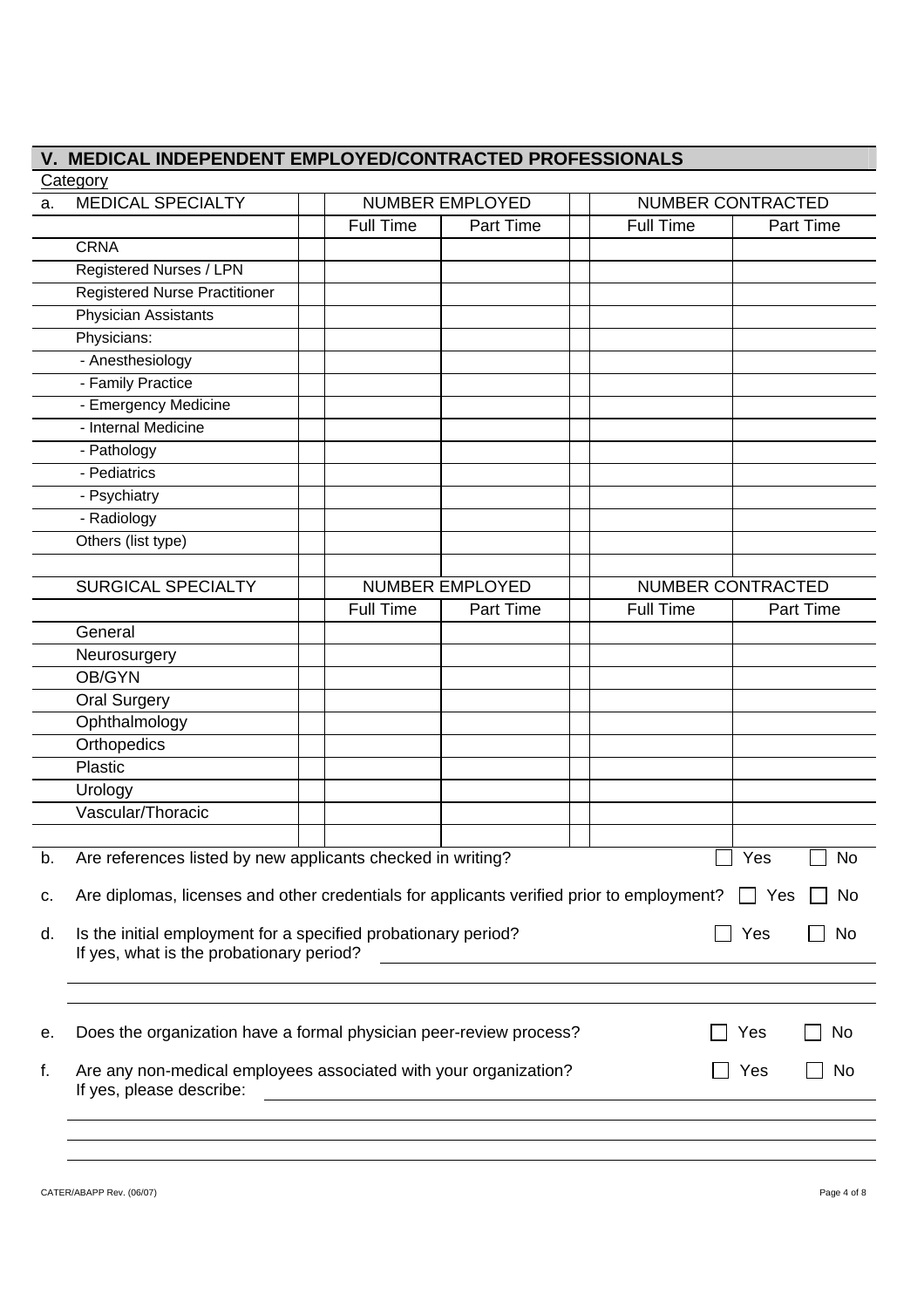| q. | Have any physicians been involved in an impaired physician program for<br>substance abuse or mental or nervous disorder?                                                                | . Yes   | $\Box$ No |
|----|-----------------------------------------------------------------------------------------------------------------------------------------------------------------------------------------|---------|-----------|
| h. | If "Yes," please attach details.<br>Have any of your physicians had a license suspended or revoked, or hospital<br>privileges suspended or revoked?<br>If "Yes," please attach details. | l I Yes | ∣ No      |

#### $\mathbf{i}$ . i. **Current Physician Roster**

| Name    | Specialty | Retroactive Date |
|---------|-----------|------------------|
| 1.      |           |                  |
| 2.      |           |                  |
| 3.      |           |                  |
| 4.      |           |                  |
| 5.      |           |                  |
| 6.      |           |                  |
| 7.      |           |                  |
| 8.      |           |                  |
| $9. \,$ |           |                  |
| 10.     |           |                  |
| 11.     |           |                  |
| 12.     |           |                  |
| 13.     |           |                  |
| 14.     |           |                  |
| 15.     |           |                  |
| 16.     |           |                  |
| 17.     |           |                  |
| 18.     |           |                  |
| 19.     |           |                  |
| 20.     |           |                  |
| 21.     |           |                  |
| 22.     |           |                  |
| 23.     |           |                  |
| 24.     |           |                  |
| 25.     |           |                  |
| 26.     |           |                  |
| 27.     |           |                  |
| 28.     |           |                  |
| 29.     |           |                  |
| 30.     |           |                  |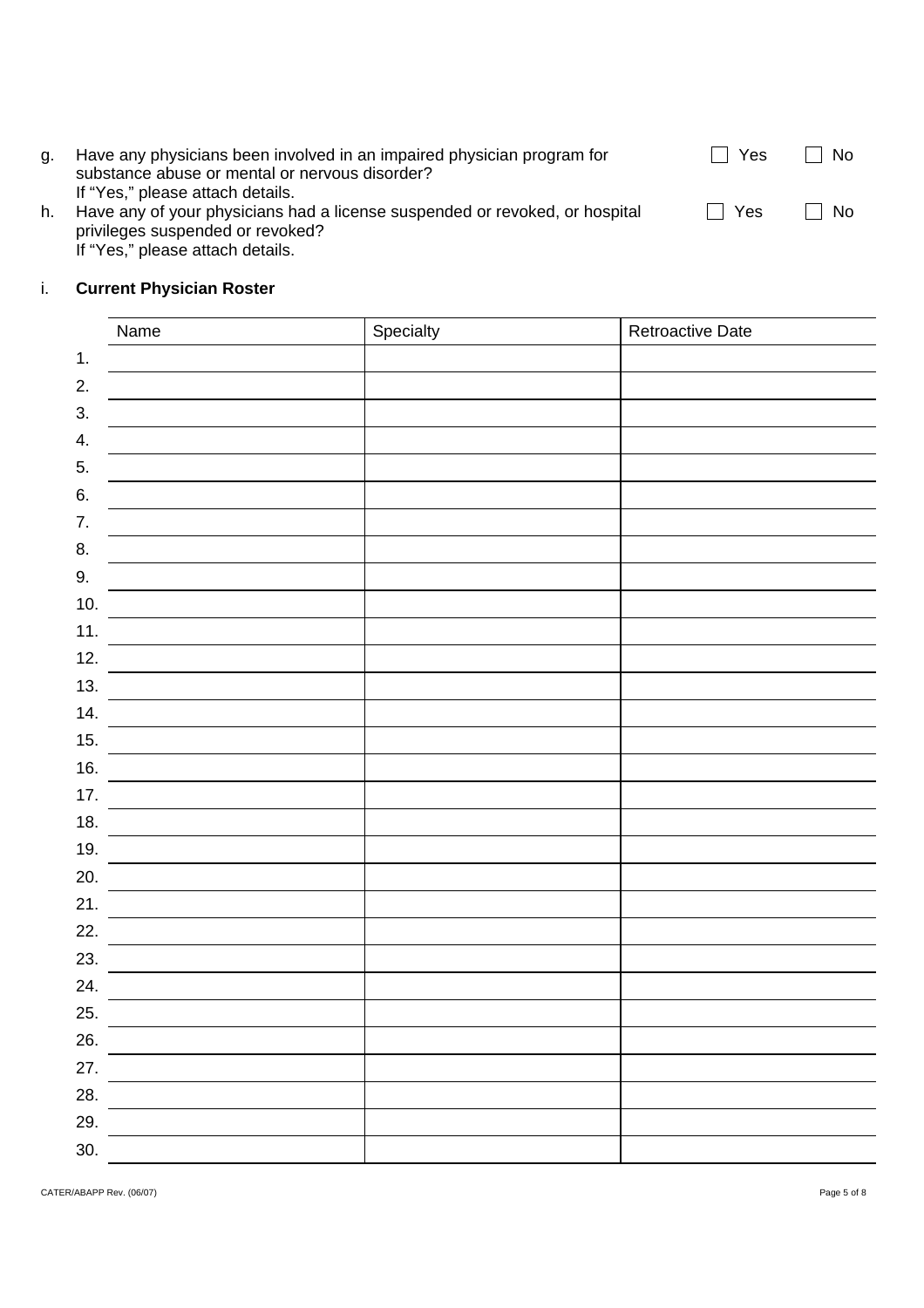## **VI. PRIOR ACTS SUPPLEMENTARY INFORMATION**

Name of Group (Insured): Requested Policy Term:

**PRIOR ACTS COVERAGE IS PROVIDED FOR ALL PHYSICIANS ONLY FOR WORK PERFORMED ON BEHALF OF THE ABOVE NAMED GROUP AT SCHEDULED LOCATIONS SUBSEQUENT TO THE RETROACTIVE DATE SHOWN FOR EACH LOCATION, AND DOES NOT INCLUDE ANY MOONLIGHTING OR WORK PERFORMED OUTSIDE OF THE GROUP CONTRACT. IF COVERAGE FOR WORK OUTSIDE OF THE GROUP CONTRACT AT SCHEDULED LOCATIONS IS NEEDED, PLEASE COMPLETE THE FOLLOWING:** 

Is Prior Acts coverage requested for work performed on behalf of the Group, but at an unscheduled location? If so, please list each location and retroactive period to be covered:

| <b>LOCATION - CITY / STATE</b> | <b>RETROACTIVE DATE</b> | <b>TERMINATION DATE</b> |
|--------------------------------|-------------------------|-------------------------|
|                                |                         |                         |
|                                |                         |                         |
|                                |                         |                         |
|                                |                         |                         |
|                                |                         |                         |
|                                |                         |                         |

Is Prior Acts coverage requested for individual specific physicians for work performed outside of the group contracts? If so, please provide the following:

| <b>PHYSICIAN'S NAME</b> | <b>RETROACTIVE</b><br><b>DATE</b> | <b>LIMITS DURING</b><br><b>RETROACTIVE PERIOD</b> | <b>SPECIALTY</b> | <b>LOCATION</b> |
|-------------------------|-----------------------------------|---------------------------------------------------|------------------|-----------------|
|                         |                                   |                                                   |                  |                 |
|                         |                                   |                                                   |                  |                 |
|                         |                                   |                                                   |                  |                 |
|                         |                                   |                                                   |                  |                 |
|                         |                                   |                                                   |                  |                 |
|                         |                                   |                                                   |                  |                 |

## **VII. CONDITIONS OF APPLICATION**

By applying for Medical Malpractice Insurance from Catlin Underwriting Agency, U.S., Inc. , I hereby:

- consent to inspection by Catlin Underwriting Agency, U.S., Inc. or their agents of all documents that may be material to an evaluation of the group's qualifications and competence;
- release from liability Catlin Underwriting Agency, U.S., Inc., their agents and any other individuals for acts performed and statements made in good faith and without malice in connection with evaluating this application and the group's qualifications;
- release from liability any and all individuals and organizations who provide information to Catlin Underwriting Agency US, Inc., in good faith and without malice concerning the group's professional competence, ethics, character and other qualifications;

I understand that falsification or material inaccuracy of any part of the above information can result in the immediate cancellation of my policy, and that no claims shall be paid nor coverage provided in the event of such falsification or material inaccuracy.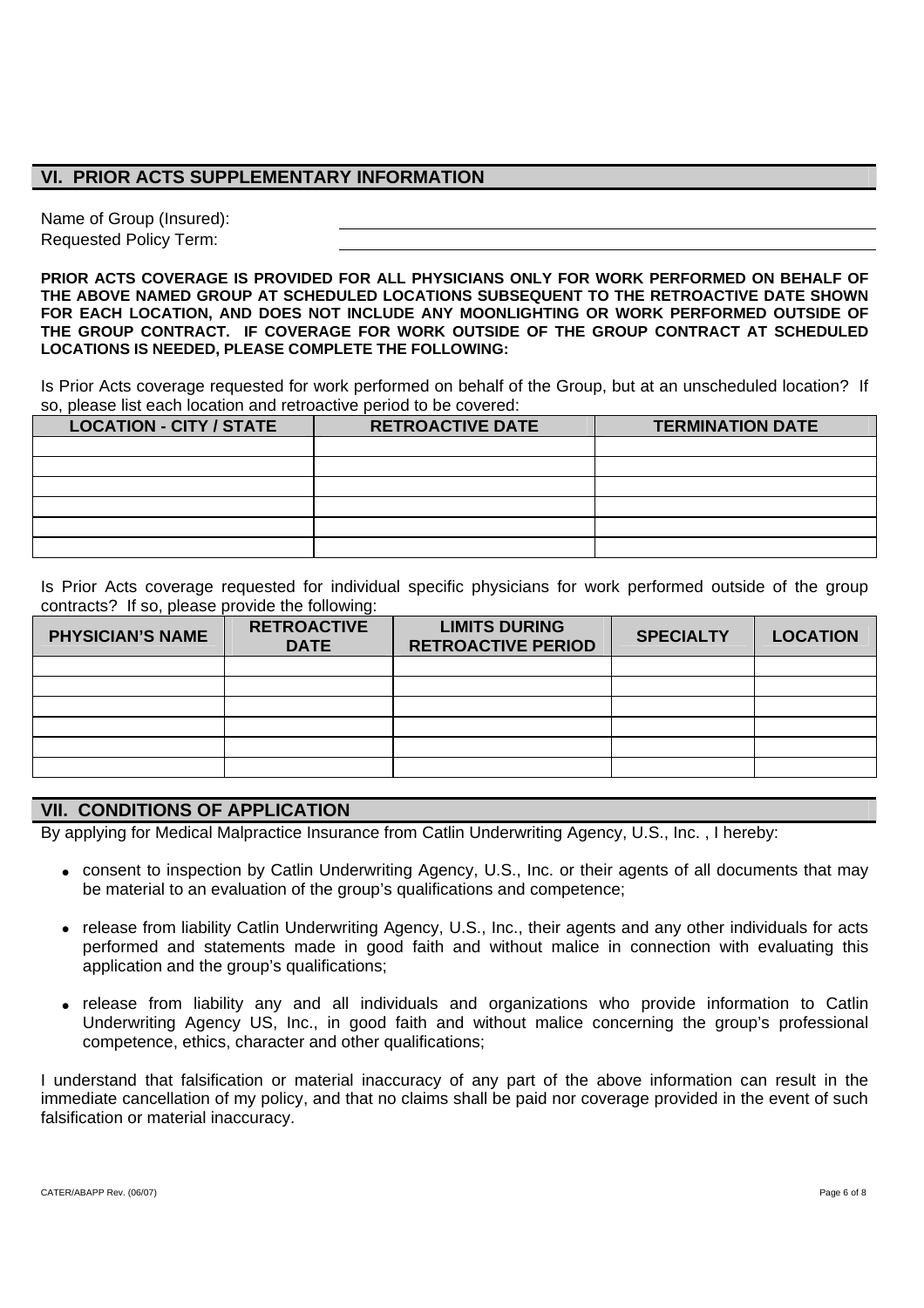I agree to be bound by the terms and conditions contained in the policy to be issued, in the event this application is approved.

I hereby certify that the above information is correct, and that I have no knowledge of any incidents, pending claims, or any other activities that might result in a claim other than those listed on this application. I authorize release and exchange of information involving underwriting or claims matters among insurance carriers.

 X Date **Applicant's Signature** Applicant's Signature

Signing this application does not bind any carriers to complete the insurance. All information requested in this application is considered material and important. If any carrier agrees to be bound under the terms of this application, your policy is void if you withhold any information from us, mislead us, or attempt to defraud or lie to us about any matter contained in this application.